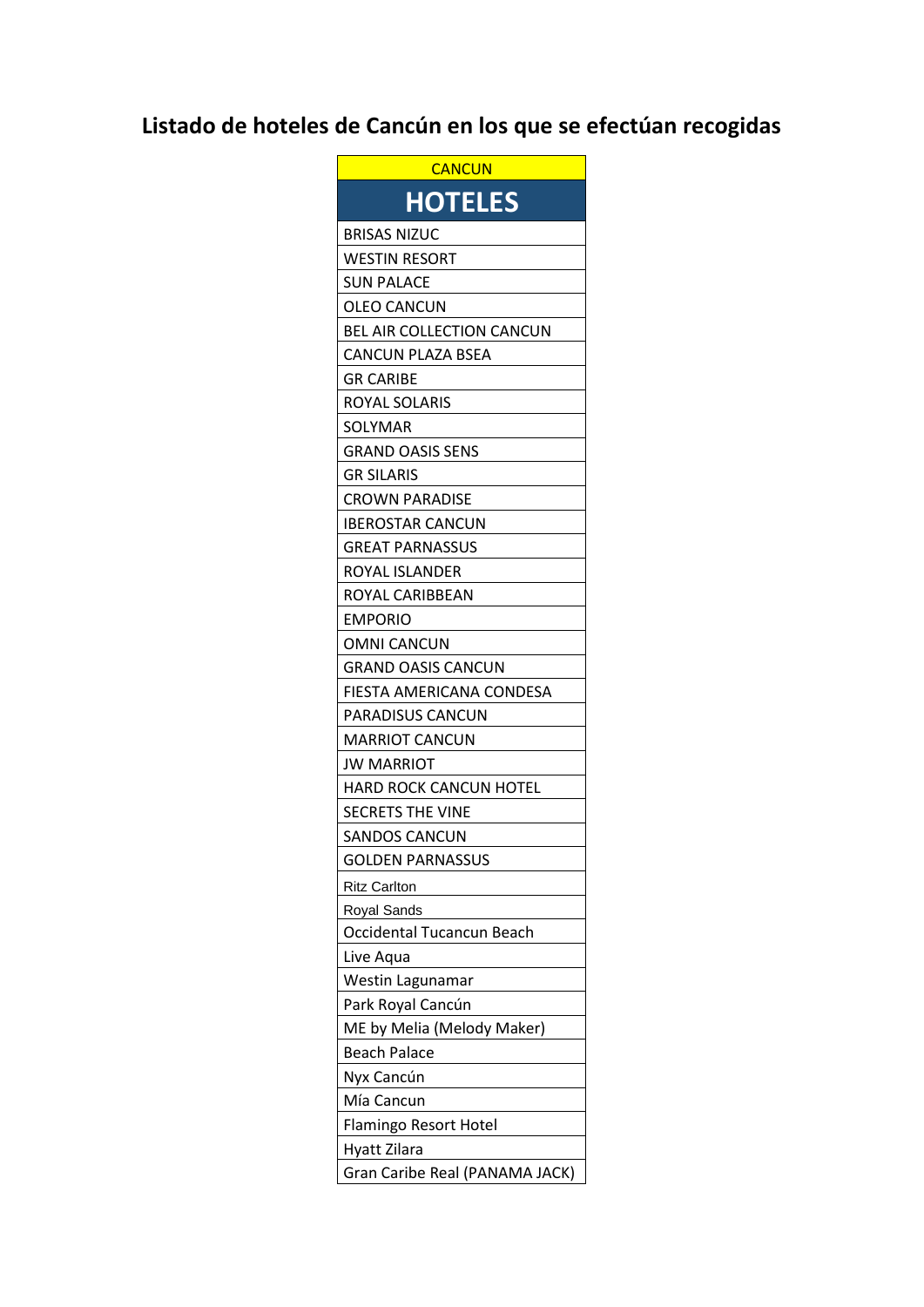| Grand Park Royal Cancún                         |
|-------------------------------------------------|
| Le Blanc                                        |
| Royalton suites cancun                          |
| Sunset Royal Beach Resort                       |
| Carisa y Palma                                  |
| Krystal Cancún                                  |
| Krystal Grand Punta Cancún                      |
| Reflect                                         |
| Hyatt Ziva                                      |
| Fiesta A. Coral Beach                           |
| Aloft                                           |
| Riu Cancún                                      |
| Riu Palace Las Américas                         |
| Fiesta Americana Villas Cancún                  |
| Dreams Sands Cancún                             |
| Beachscape Kin Ha                               |
| Presidente Intercontinental                     |
| DOS PLAYAS                                      |
| Riu Palace Peninsula                            |
| Riu Caribe                                      |
| Casa Maya                                       |
| The Royal Cancún                                |
| <b>Grand Oasis Palm Beach</b>                   |
| Occidental Costa Cancún                         |
| Aquamarina Beach Hotel                          |
| Ocean Spa Hotel                                 |
| Temptation Resort & Spa                         |
| Cancún Bay Resort                               |
| Holiday Inn Cancún Arenas                       |
| <b>IMPERIAL LAS PERLAS</b><br>Comfort Inn       |
|                                                 |
| Courtyard Marriott Airport<br>One Cancún Centro |
| Four Points by Sheraton                         |
|                                                 |
| Ibis Cancun<br>City Express Cancún              |
| City Express Junior                             |
| Oh! by Oasis                                    |
| Krystal Urban                                   |
| Adhara Hacienda                                 |
| Caribe Internacional                            |
| Ramada Cancún                                   |
| Xbalamqué Resort                                |
|                                                 |
| Riu Dunamar                                     |
| Riu Palace Costa Mujeres                        |